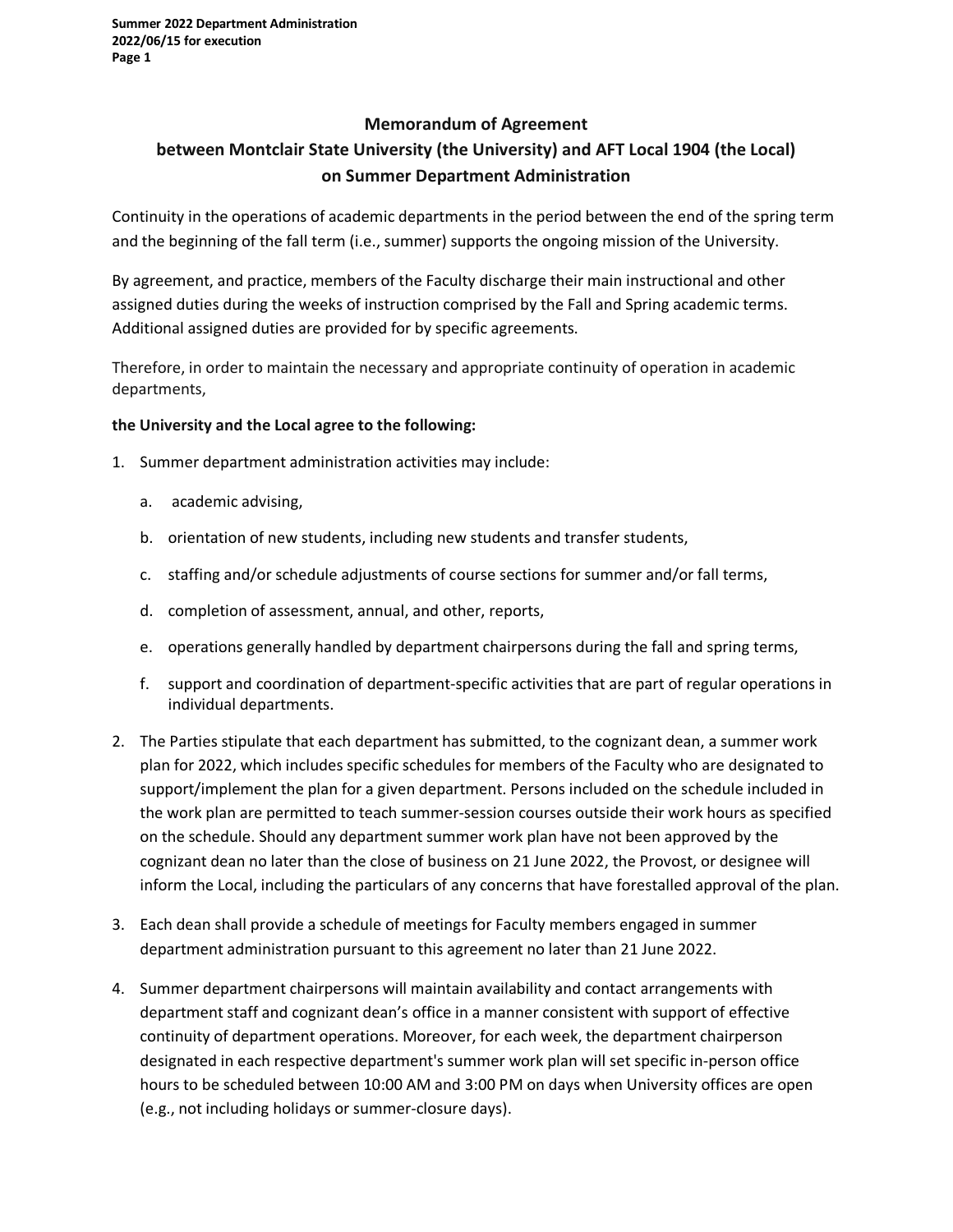- 5. The total amounts of compensation for each Department for work pursuant to the respective summer work plans are specified in Appendix A.
- 6. Payment of compensation for work pursuant to a department summer 2022 work plan will be made in two equal payments on the first regular pay dates in July and August 2022.
- 7. During the month of September 2022, members of the Faculty from each academic department will meet with the Dean to jointly assess the success of their respective summer 2022 work plans.
- 8. This Agreement does not otherwise alter nor supersede other agreements between the State of NJ and the Council of NJ State College Locals, nor any agreements between Montclair State University and AFT Local 1904, including the Local Selected Procedures Agreement.
- 9. This Agreement applies to the period before the beginning of the Fall 2022 term, having no effect, and providing no precedent for operations in any subsequent period.

In witness whereof, the representatives of the University Administration and AFT Local 1904 have acknowledged their understanding of this Memorandum of Agreement and affix their signatures below.

For Montclair State University For AFT Local 1904 06-16-22

\_\_\_\_\_\_\_\_\_\_\_\_\_\_\_\_\_\_\_\_\_\_\_\_\_\_\_\_\_\_\_\_ \_\_\_\_\_\_\_\_\_\_\_\_\_\_\_\_\_\_\_\_\_\_\_\_\_\_\_\_\_\_\_ 17 June 2022

Junius Gonzales, Provost and Senior VPAA

A. David Trubatch, VP for Negotiations AFT Local 1904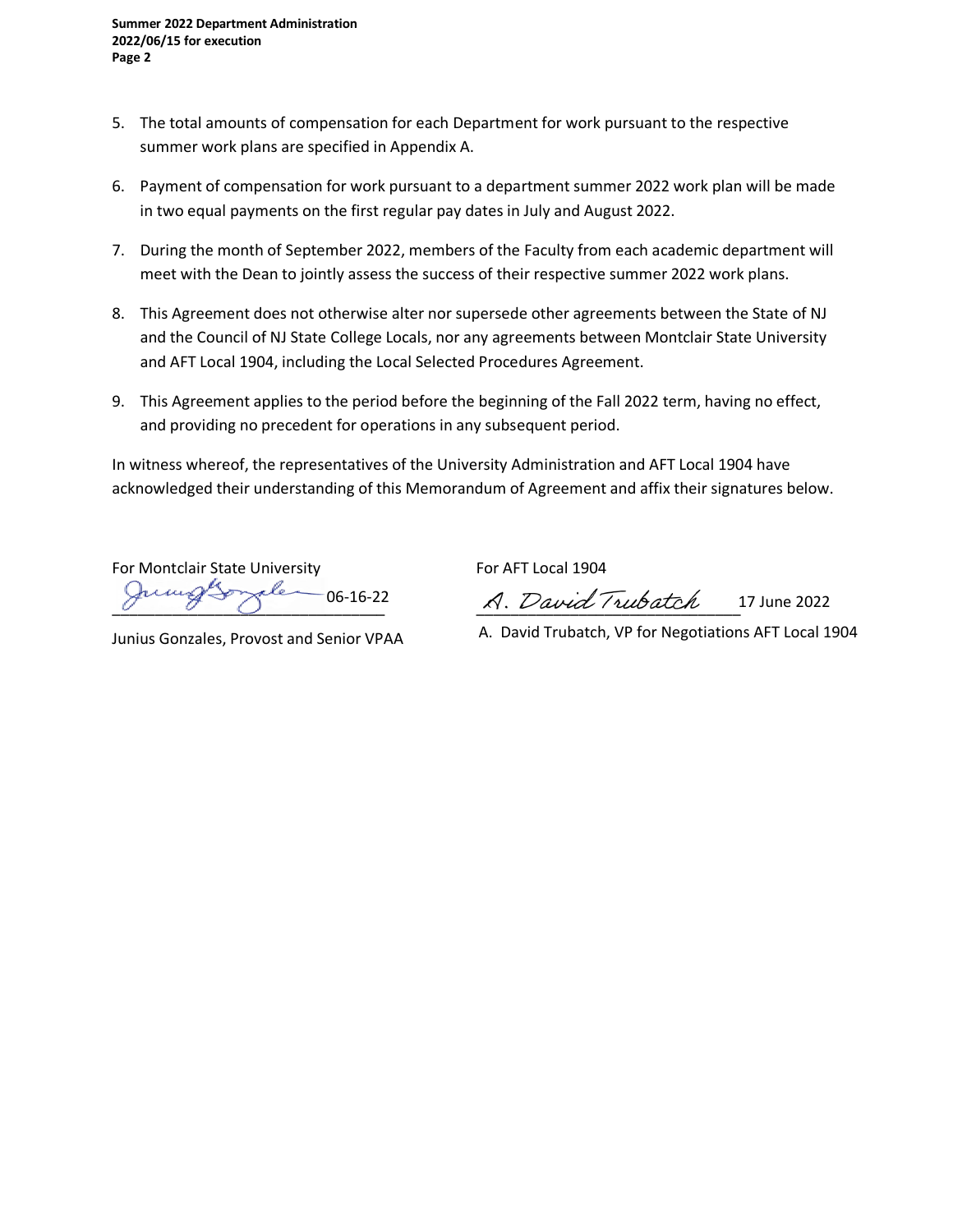## **Appendix A: Total Compensation Pool by Department**

| <b>Department</b>                                    | Level   | <b>Amount</b> |
|------------------------------------------------------|---------|---------------|
| <b>Accounting and Finance</b>                        | Level 1 | \$20,800      |
| Anthropology                                         | Level 3 | \$8,000       |
| <b>Applied Mathematics and and Statistics</b>        | Level 3 | \$8,000       |
| Art and Design                                       | Level 1 | \$20,800      |
| <b>Biology</b>                                       | Level 1 | \$20,800      |
| Chemistry and Biochemistry                           | Level 2 | \$13,400      |
| <b>Classics and General Humanities</b>               | Level 3 | \$8,000       |
| <b>Communication Sciences and Disorders</b>          | Level 2 | \$13,400      |
| <b>Computer Science</b>                              | Level 1 | \$20,800      |
| Counseling                                           | Level 1 | \$20,800      |
| <b>Earth and Environmental Studies</b>               | Level 2 | \$13,400      |
| Economics                                            | Level 2 | \$13,400      |
| <b>Educational Foundations</b>                       | Level 2 | \$13,400      |
| <b>Educational Leadership</b>                        | Level 1 | \$20,800      |
| English                                              | Level 2 | \$13,400      |
| <b>Exercise Science and Physical Education</b>       | Level 1 | \$20,800      |
| Family Science and Human Development                 | Level 1 | \$20,800      |
| History                                              | Level 3 | \$8,000       |
| <b>Hospitality and Tourism</b>                       | Level 2 | \$13,400      |
| <b>Information Management and Business Analytics</b> | Level 2 | \$13,400      |
| <b>Justice Studies</b>                               | Level 1 | \$20,800      |
| Linguistics                                          | Level 3 | \$8,000       |
| Management                                           | Level 1 | \$20,800      |
| Marketing                                            | Level 1 | \$20,800      |
| Mathematics                                          | Level 3 | \$8,000       |
| Nutrition and Food Studies                           | Level 2 | \$13,400      |
| Philosophy                                           | Level 3 | \$8,000       |
| Physics and Astronomy                                | Level 3 | \$8,000       |
| <b>Political Science and Law</b>                     | Level 2 | \$13,400      |
| Psychology                                           | Level 1 | \$20,800      |
| <b>Public Health</b>                                 | Level 2 | \$13,400      |
| Religion                                             | Level 3 | \$8,000       |
| Social Work and Child Advocacy                       | Level 2 | \$13,400      |
| Sociology                                            | Level 3 | \$8,000       |